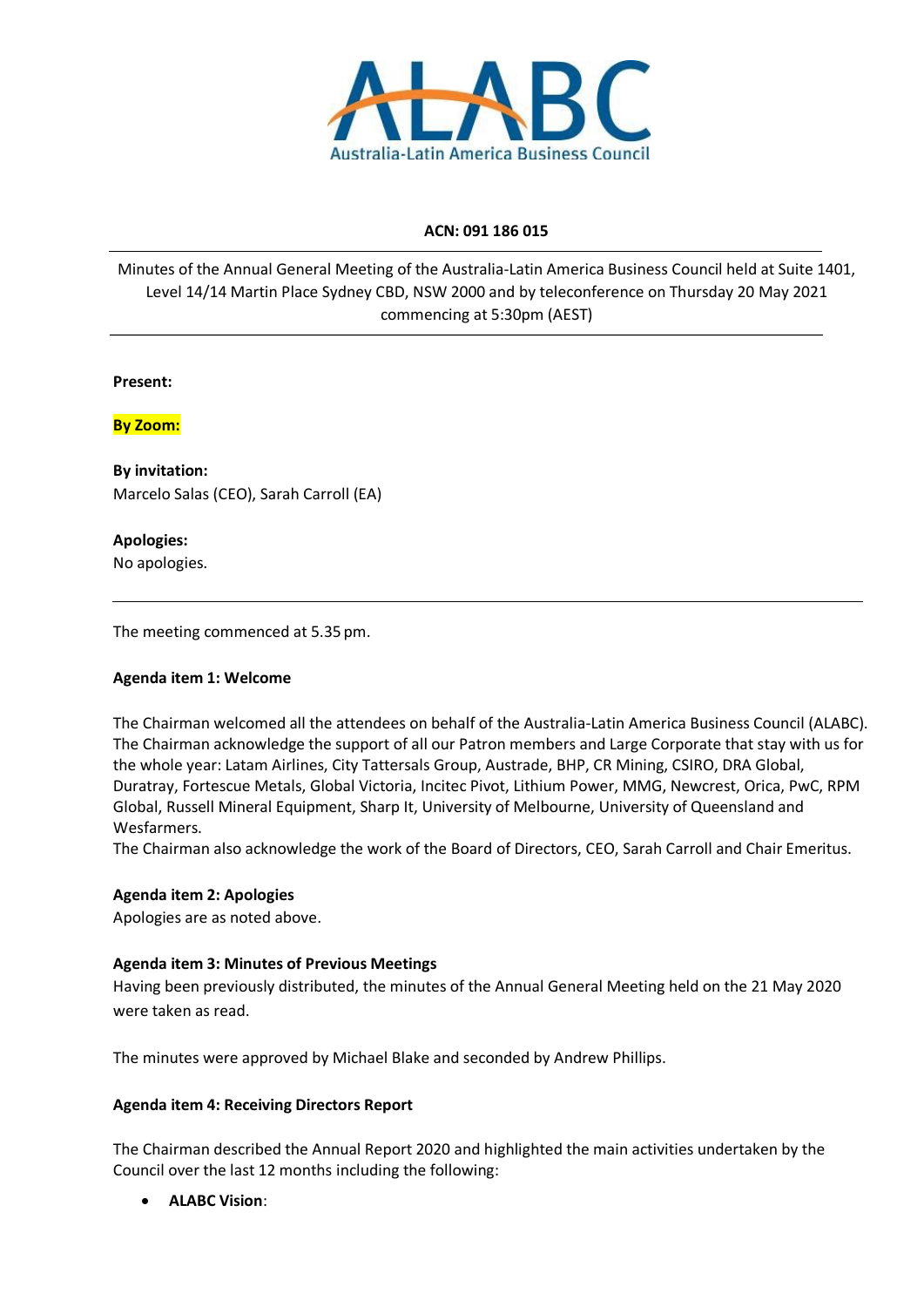

 $\circ$  To be the Australia's leading industry body for business engagement with the Latin American region.

## • **ALABC Mission:**

 $\circ$  To increase trade and investment between Australia and Latin American countries.

The Chairman thanked all members for their support and engagement with ALABC during a very difficult 2020. The Annual Report was delivered and reflects an increase number of online events that gave us the opportunity to engage with people that would not normally engage with us face-to-face. It also shows an increase in the number of Patron and Large Corporate members and a strong Government support. We established the Australia-Chile Business Council a joint arrangement with SOFOFA, Chaired by Ian Hansen, CEO of Wesfarmers Chemicals, Energy and Fertilizers.

The CEO made a summary of the main operational changes implemented during the last 12 months highlighting a decreased in membership revenue of 30% since last year. However, given the support of new Patron and Large Corporate members and the government stimulus and COALAR Grant, we were able to finish the year with a small loss of \$ 6,500. The Chairman recommends to approve the report indicating that ALABC is currently in a very strong financial position. The Chairman congratulates the Treasurer Nico Soza and CEO for the job they are doing to maintain a quite healthy financial position and a very strong balance sheet.

All the changes implemented in 2020 are explained in the Annual Report which will be distributed electronically after the AGM to all ALABC contacts. Some of the highlights are:

- Introduction of the Pathway members category for 12 months only.
- Total number of members 146
- Mining and Mets is the largest industry represented with 30% of the members. However in 2020 the member base diversified to industries such as science and education, international trade and logistics, legal and financial services.
- Significant up-grade to our website an enhance all our online platforms and social media presence thanks to the COALAR Grant.
- Online members directory and members app. More than 800 member contacts.
- Interactive calendar of up-coming events.
- Two page flyer
- Diversity and Inclusion policy, which is strongly encourage in all our events and webinars.

# **Agenda item 5: Receiving the Audited Financial Report for the year ended 31 December 2020**

Having been previously distributed, the 2020 financial report was taken as read.

The Chairman asked for acceptance of the CEO's report and the Financial Statement.

#### **The Audited Financial Report was approved by Valeria Alvano and seconded by Aileen Harris Gomez.**

#### **Agenda item 6: Election of Directors and Office Bearers**

There is no positions vacant in the Board this year, therefore an election is not necessary. In 2021 we have a number of Directors ending their term.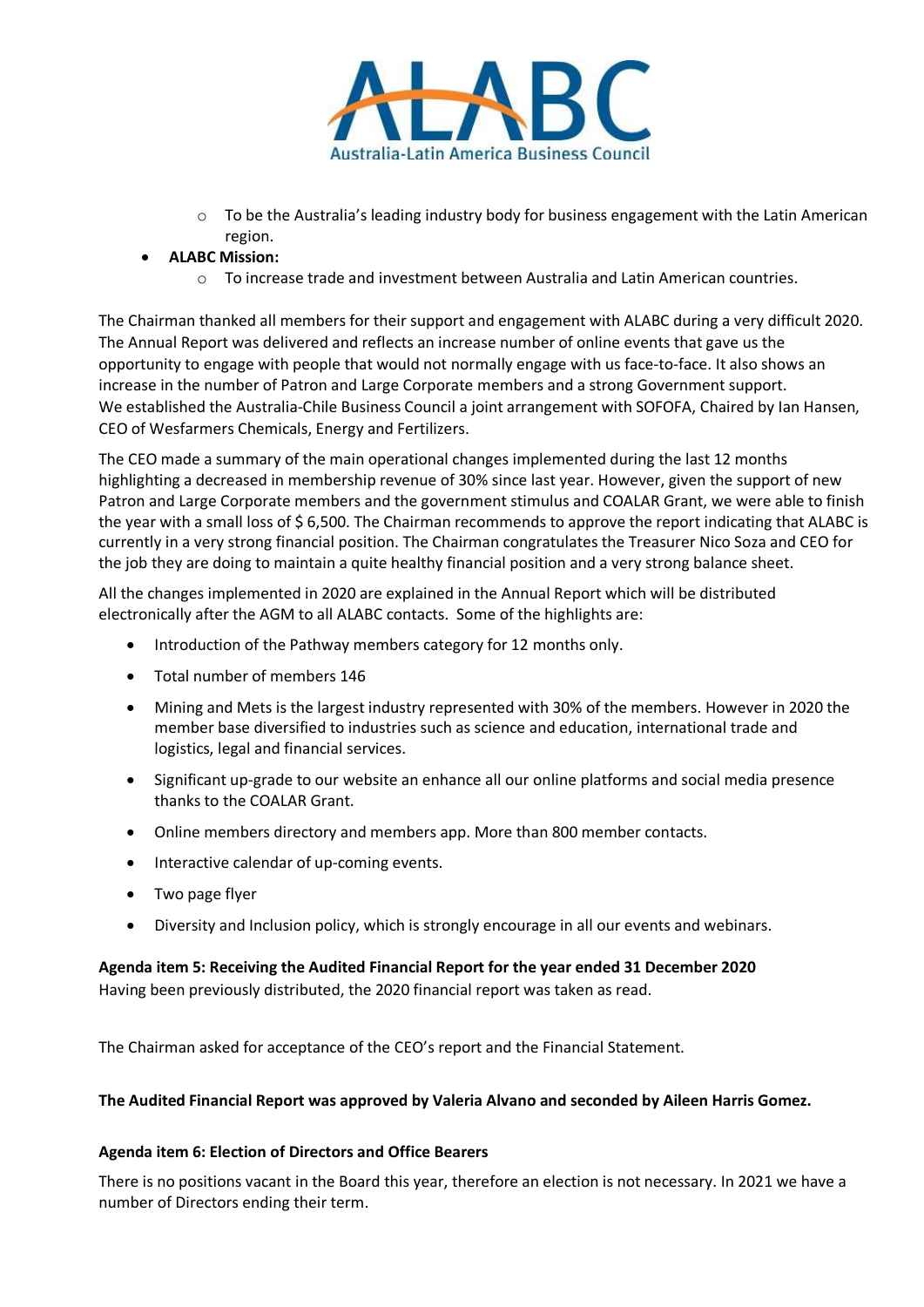

The Chairman thanked the Chairman Emeritus for his support and counsel throughout the year.

The Chairman closed the meeting, thanking all the attendees for their participation. Meeting closed at 6:25 pm.